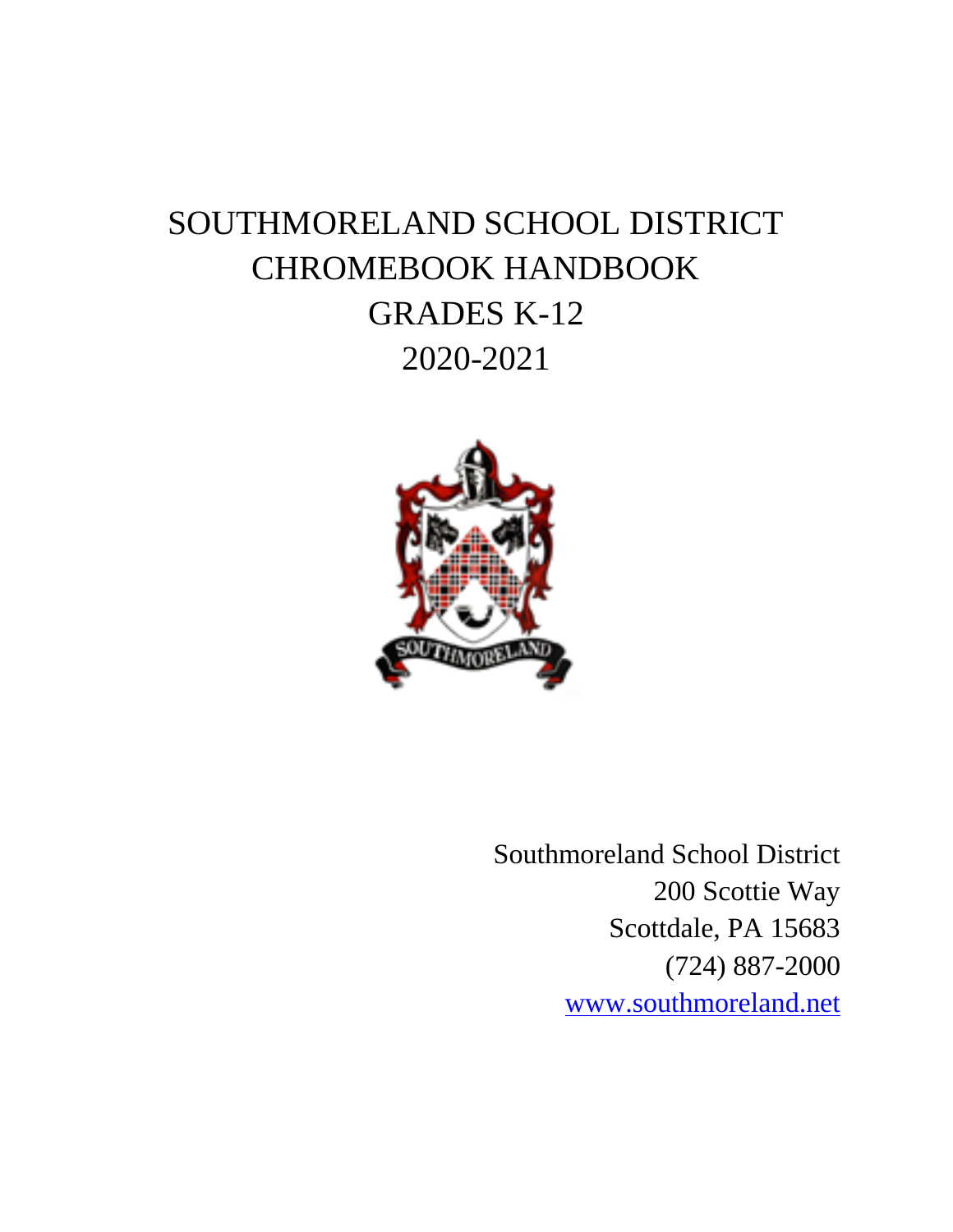### **One-to-One Technology Integration**

Southmoreland School District continues to prepare its students with  $21<sup>st</sup>$  century trends in education. Southmoreland High School, Southmoreland Middle School, Southmoreland Elementary School and Southmoreland Primary Center offer a Chromebook for each student, ensuring we graduate students who can work digitally, collaborate meaningfully, and communicate in connected, real-world ways.

Southmoreland School District has a Google domain that connects our learning community via and its productivity suite. This domain affords our students the full array of Google Apps for Education and their features. In fact, Google offers thousands of educational apps that teachers and students can use enhance the learning experience.

When students sign into Chromebook or Google Chrome with their Southmoreland account, these apps are instantly available wherever they go, making a smooth transition between home and school.

Of course, the most powerful app ever is a web browser, which brings the world within students' reach at the touch of a keyboard. Chromebooks are built with this in mind. They run the Chrome OS (operating system) and provide the web via the Chrome browser and apps. Chromebooks are secure. Without a hard drive, they are virus-free and store everything in cloud-based apps like Google Drive. Chromebooks automatically update their OS ensuring they remain fresh with the latest innovations.

This handbook outlines the District's expectations, for Grades K-12, of proper handling of Chromebooks, describes students' responsibilities and ways they can best take care of the devices. Understanding and abiding by this agreement is necessary in order to provide the best use of Chromebooks to our students. Its regulations, along with the District Policy on Internet Acceptable Use and Student Handbooks, provide safeguards to ensure students have a positive experience, as we provide a 1:1 integration of educational technology for all.

As we begin with new Chromebooks, we are excited about the possibilities. We know our teachers and students will find new apps, new lessons, and new discoveries as they prepare for tomorrow's opportunities.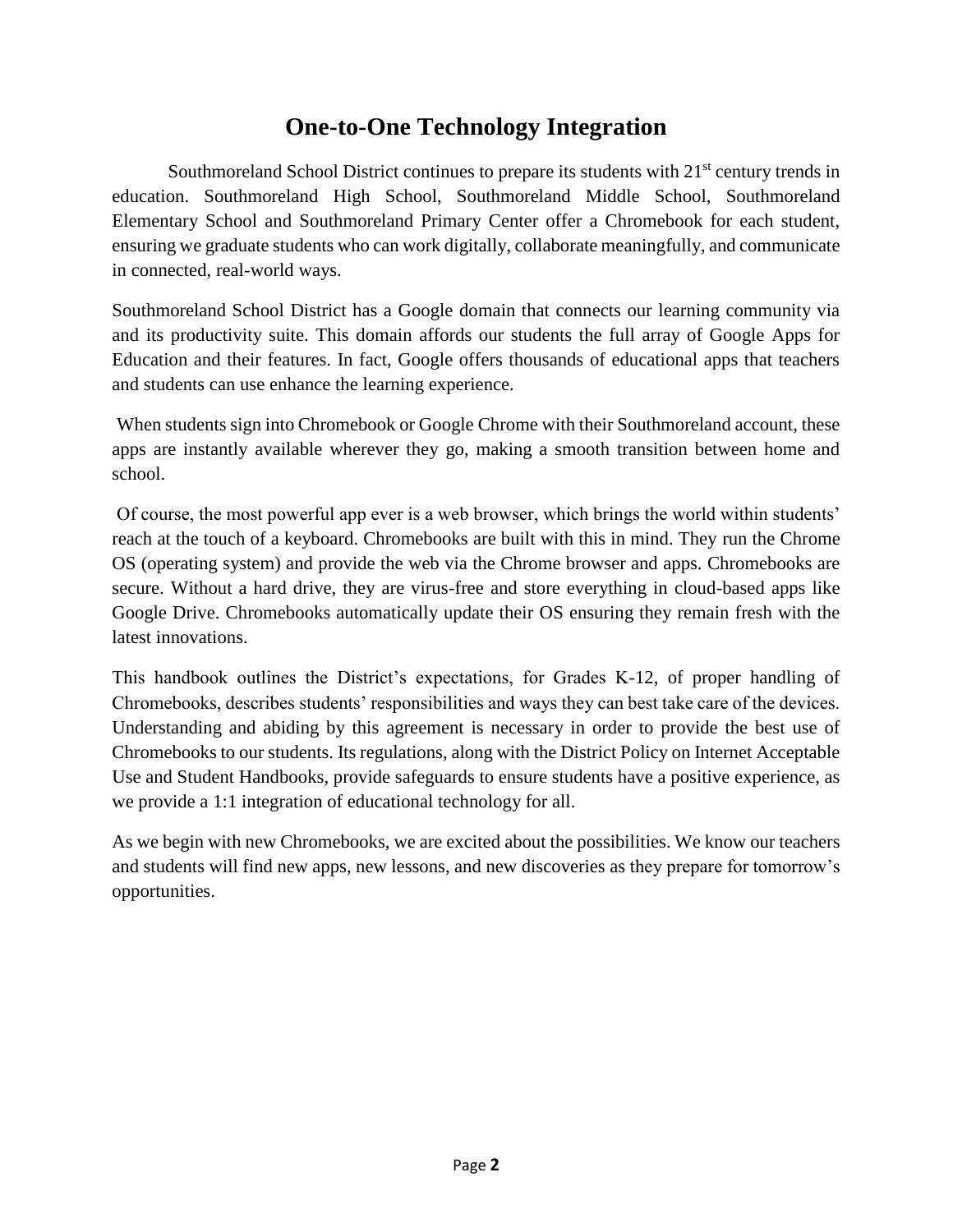### **CHROMEBOOK LOAN AGREEMENT**

A Chromebook and accessories in good working order are being lent to each student. Each student's acceptance of the equipment indicates the student's and parent/guardian's acceptance of the responsibility to care for the equipment and ensure that it is kept secure and functional, as expressed in this document.

This equipment remains at all times the Property of the Southmoreland School District and is lent to the student for educational purposes only. The student may not deface or destroy this property in any way. The equipment is for the use of the student only; family and friends should not use the equipment. Inappropriate use of the device may result in the student losing his or her right to use of the Chromebook. The equipment will be returned when requested by Southmoreland School District, at the end of the school year, or sooner, if the student enrolls in outplacements such as Alternative Education, or withdraws from the District prior to the end of the school year. Also, if the student violates the Agreement, Handbook or Policy, the Student will be required to return it, and the parent required to purchase their own device.

The District property may be used by the student only for non-commercial purposes, in accordance with District policies and rules, the District's Internet Acceptable Use Policy, as well as local, state, and federal law.

Students may install Chrome apps as allowed by an established building level Chromebook student app library. The district will not be liable for any costs

incurred for the installation of unapproved applications.

But please note that personal apps, videos and photos may be deleted if required to free up space for District apps and documents.

The student may not make or allow others to make any attempts to add, delete, access, or modify District owned information on any Chromebook or any school owned computer. The Southmoreland School District network is provided for the academic use of all students and staff. The student agrees to take no action that would interfere with the efficient, academic use of the school network.

Asset tags have been placed on the Chromebooks. These labels are not to be removed or modified. If they become damaged or missing, contact the IT support staff for replacements. Additional stickers, labels, tags, or markings of any kind are not to be added to the device.

An email account—a school licensed Gmail account @southmoreland.net --will be available for each student to use for appropriate academic communication with other students and staff members only. This email is for communication within the School District only.

The student agrees to use best efforts to assure that the District property is not damaged or rendered inoperable by any electronic virus while in the student's possession.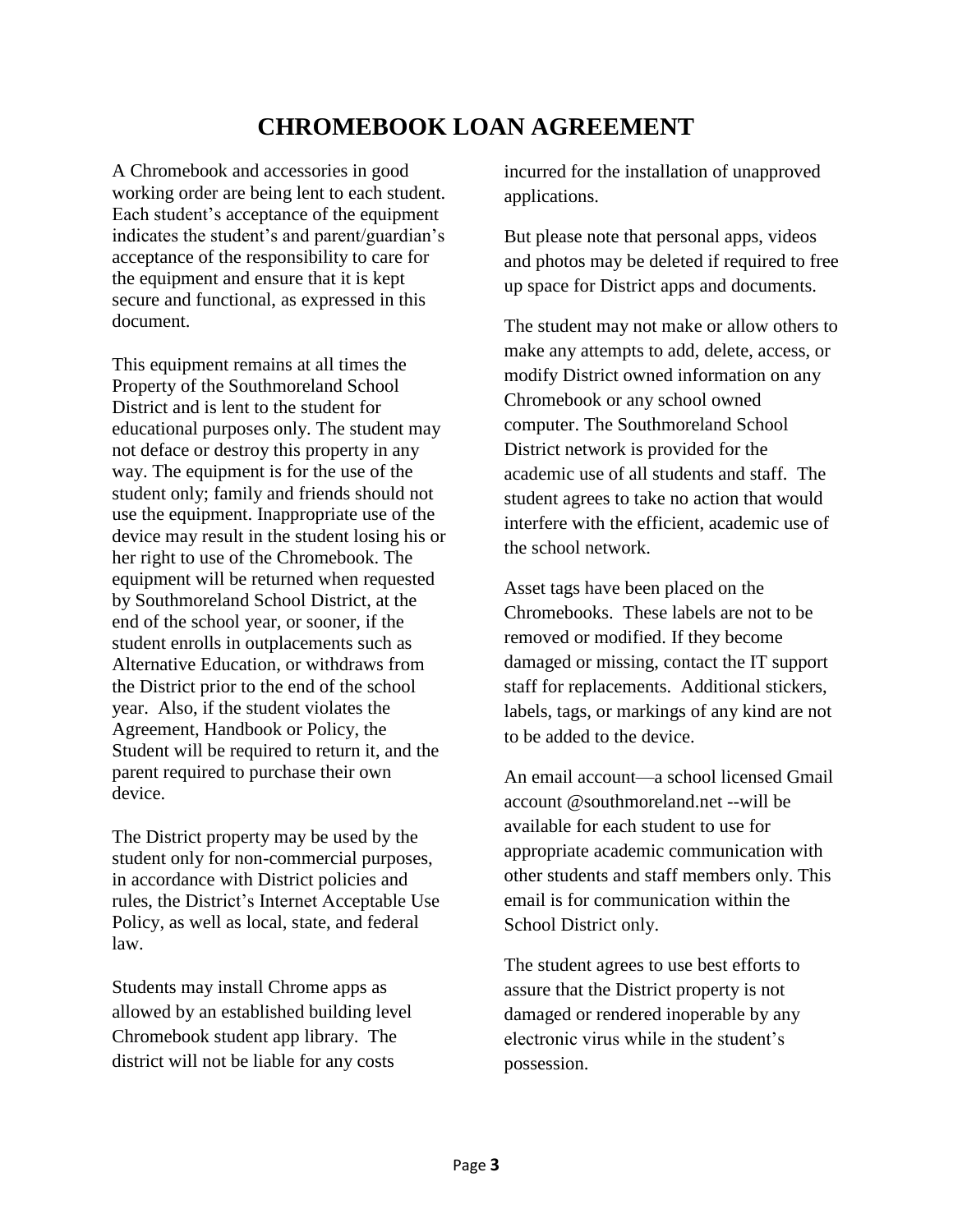### WHAT IS A CHROMEBOOK

**Chromebooks** are laptop digital devices which run Chrome OS by Google as its operating system. They are "thin client" devices and have virtually no hard drive storage. Essentially they are web browsers designed to be used to connect to the Internet. Chromebooks require most applications and data run in the cloud, or on remote web servers. Because of the reduced hardware they are relatively inexpensive in comparison to other laptops and PCs. To store or access personal files with a Chromebook, a user must have access to cloud-based storage, like Google Drive, or attach a flash drive.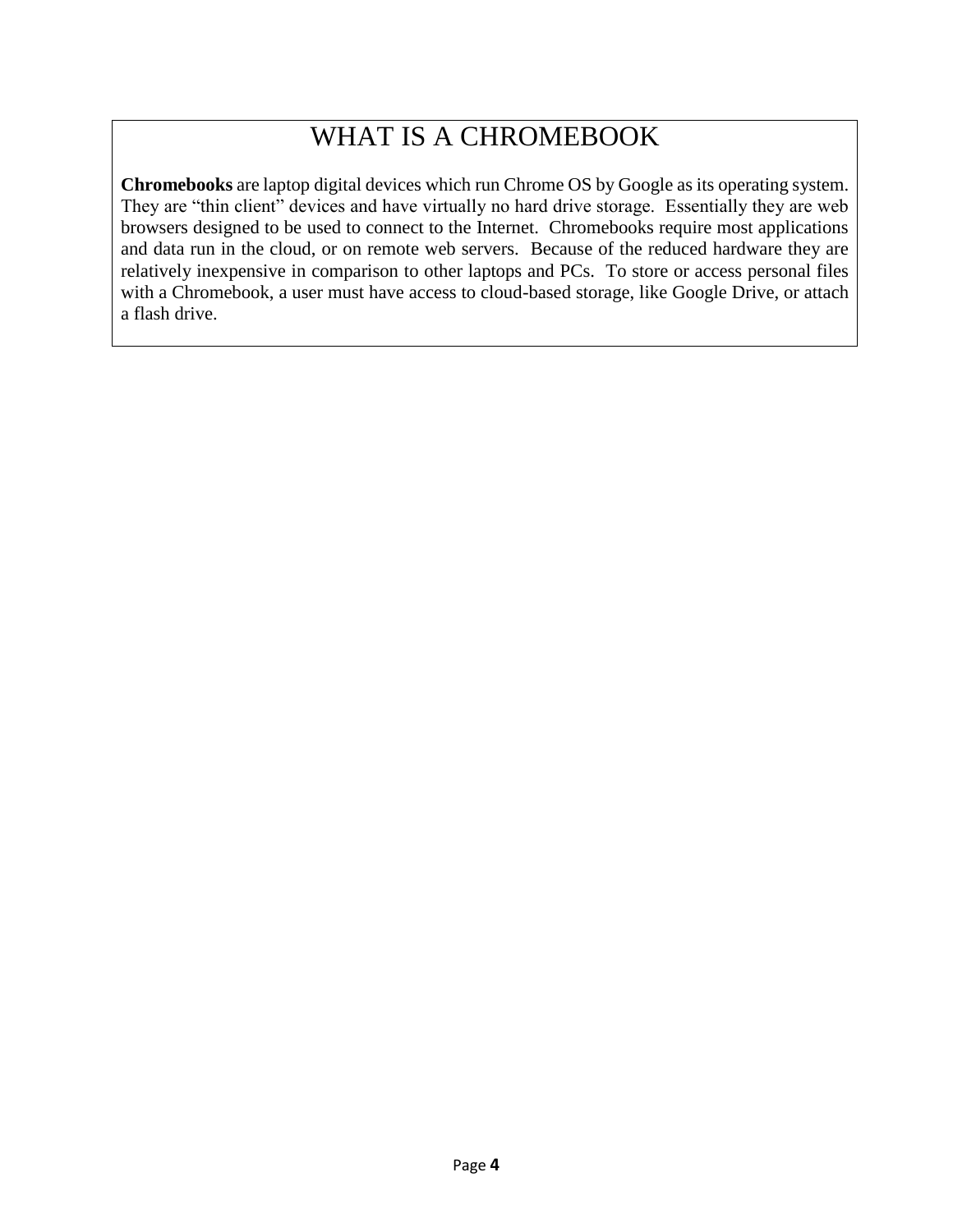# **RESPONSIBILITIES**

#### **Student Responsibilities as to Use and Care:**

The Chromebook is an important learning tool and is to be used for educational purposes only. In order to take the Chromebook home each day, you must be willing to accept the following responsibilities.

- When using the Chromebook at home, at school, and anywhere else I may take it, I will follow the policies of the Southmoreland School District, particularly the Student Handbook and the Internet Acceptable Use Policy, and abide by all local, state, and federal laws.
- I will treat the Chromebook with care by not dropping it, getting it wet, leaving it in an automobile, leaving it outdoors, unsecured, or in a place where it may become damaged or stolen.
- I will not lend the Chromebook to anyone, not even my friends or family members; it will stay in my possession at all times.
- The device is to be treated as a valuable object. It should not be thrown, purposely dropped, or abused. It will never be placed on the roof or hood of a car, on the sidewalk or street, or imperiled in any way that may cause it to be crushed or thrown to the ground.
- The device will never be left unattended on the bus, in the cafeteria, in the gym or any other public place.
- The device will not be used in or near proximity of water, household chemicals, or other liquids that could damage its electronic components.
- The device will be protected from the environment to prevent rain, snow, ice, excessive heat, and/or cold.
- Pencils, pen tips, and other pointed objects will never be used on the screen.
- I will not remove District-owned programs or files from the Chromebook or alter or modify the operating system.
- I am aware of the Code of Student Responsibility in the Student Handbook that willful damage to School property is an offense with multiple levels of infractions.
- I will charge my Chromebook nightly so that it has a full charge at the start of school every day.
- I understand that if I leave my Chromebook at home or do not charge it, I am still responsible for getting course work done as if I had my Chromebook present and charged.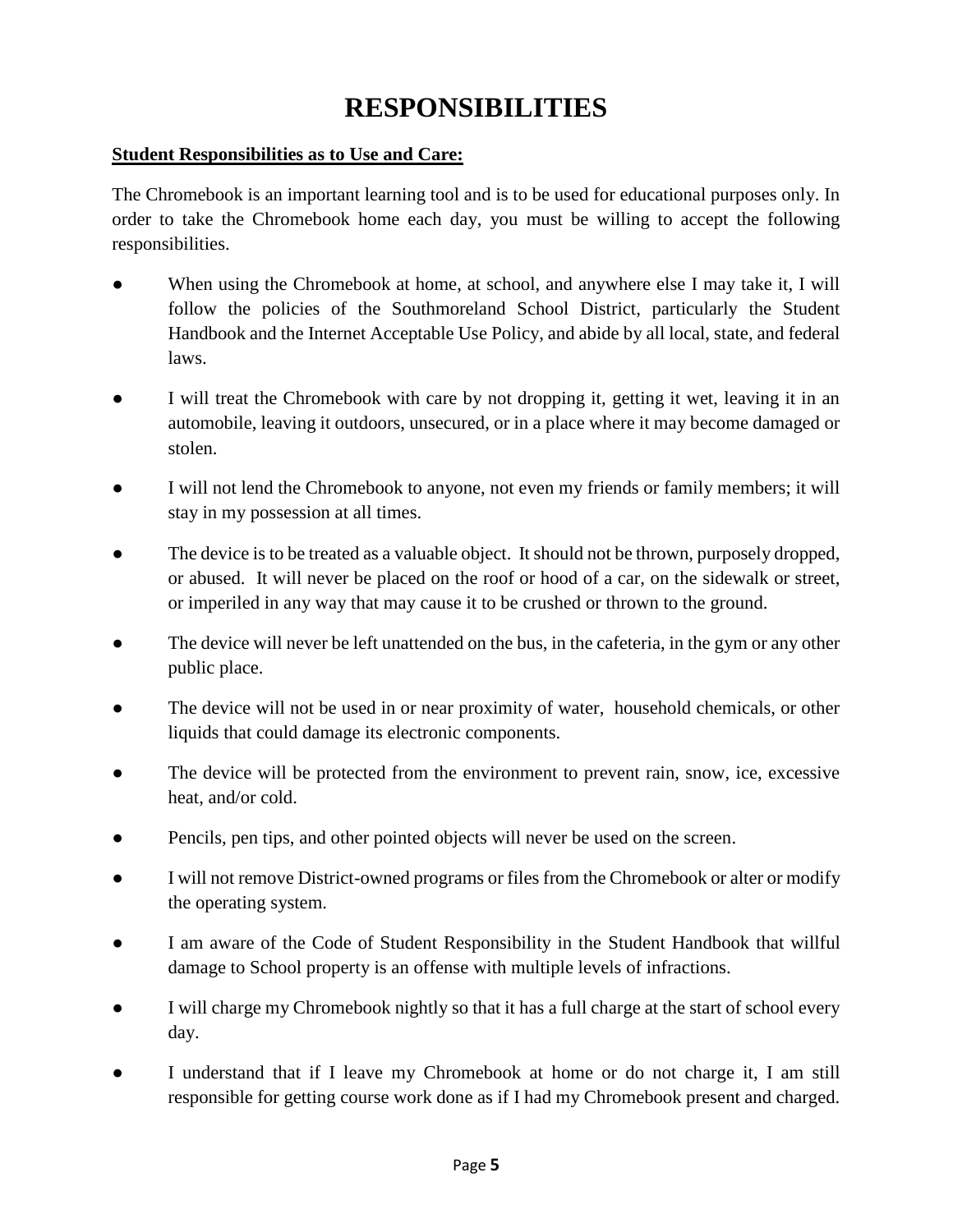- I will bring the Chromebook to school every day in which I physically attend school. If I leave my Chromebook at home for multiple consecutive days, I may be called upon to bring the device into school to verify possession and condition of the Chromebook.
- I agree that email (or any electronic communication) should be used only for appropriate, legitimate and responsible communication.
- I will keep all accounts and passwords assigned to me secure and will not share them with anyone.
- I will not attempt to repair the Chromebook. If it is not working properly, I will notify IT support staff, teachers, or administrators.
- I will bring the Chromebook to IT support staff or administrator if it needs repair. If it needs repair, the student's record will be checked, a loaner may be checked out if the student is eligible and a device is available, and appropriate fees will be charged to the student's District account.

#### **Student Code of Conduct**

- Personal information such as, but not limited to, last name, home address, phone numbers, email addresses, or birth dates must not be placed on a device or shared online.
- I will tell my parents right away if I come across any information that makes me feel uncomfortable.
- I will never agree to get together with someone I "meet" online without first checking with my parents. If my parents agree to the meeting, I will be sure that it is in a public place and bring my mother or father along.
- I will never send a person my picture or anything else without first checking with my parents.
- I will not respond to any messages that are mean or in any way make me feel uncomfortable. It is not my fault if I get a message like that. If I do I will tell my parents right away so that they can contact the service provider.
- I will talk with my parents so that we can set up rules for going online. We will decide upon the time of day that I can be online, the length of time I can be online, and appropriate areas for me to visit. I will not access other areas or break these rules without their permission
- I will not give out my Internet password to anyone (even my best friends) other than my parents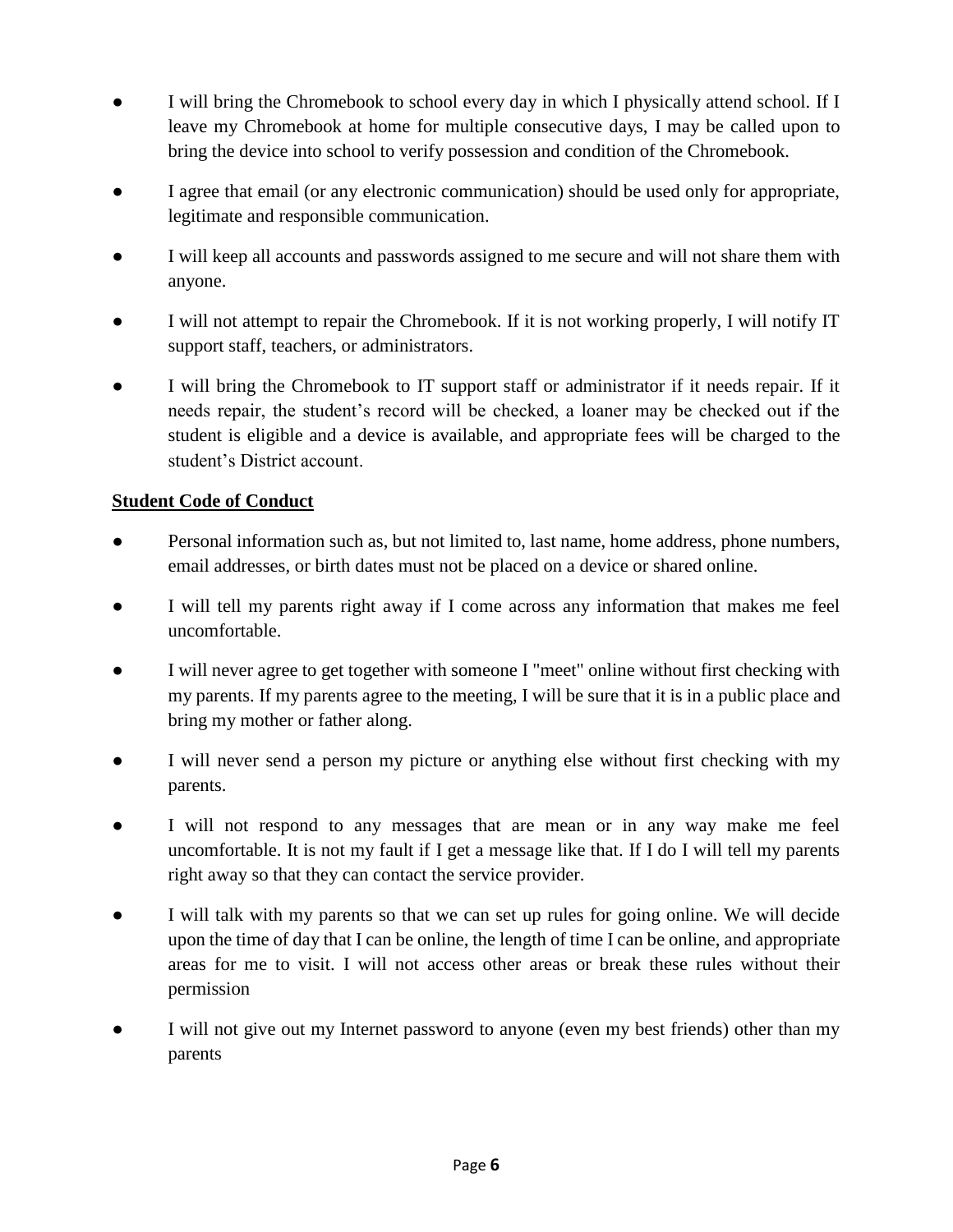- I will be a good online citizen and not do anything that hurts other people or is against the law.
- I understand that Electronic files sent, received, viewed or stored anywhere in the computer system are available for review by any authorized Southmoreland School District staff for any purpose.
- Modifying or changing device settings and /or internal or external configurations without appropriate permission is prohibited.
- Using obscene, threatening or disrespectful language in any electronic communication tool is prohibited.

#### **Student/Parent Responsibilities:**

- Parents and students agree to return the device and all components to the school in the same condition the device was issued to the student.
- Student and Parent/Guardian agree that the loaned equipment will only be used by the Student.
- Title to the equipment shall remain with Southmoreland School District and nothing herein shall be construed vesting in the Student or Parent/Guardian any right of property.
- Technology equipment is for instructional use only.
- The Student understands that the District's Chromebook loan program is an educational program for purposes of Title IX, and use of that device is covered by the District's Title IX policy.
- The Student and Parent/Guardian agree that the Chromebook is deemed to be in the custody of the Student from the time the Student receives the Chromebook until the time the Chromebook is returned to a designated school representative. If the Chromebook is reported lost or stolen, the Parent/Guardian and Student acknowledge that the District is unable to use tracking techniques to locate the Chromebook, as it is different from an iPhone.
- In the event, the Chromebook is stolen or otherwise not returned to the District while in the custody of the Student, the Student and Parent/Guardian agrees they will be responsible to the District for the replacement cost. Lost or stolen Chromebook must be reported to the Technology Department within 48 hours and police reports must be provided to the District within one week. Failure to abide by these procedures will result in the full replacement cost being billed to the Student/Guardian.
- Student and Parent/Guardian understand and consent that the District may view Student files stored on the Chromebook. If the District has reasonable suspicion the Student is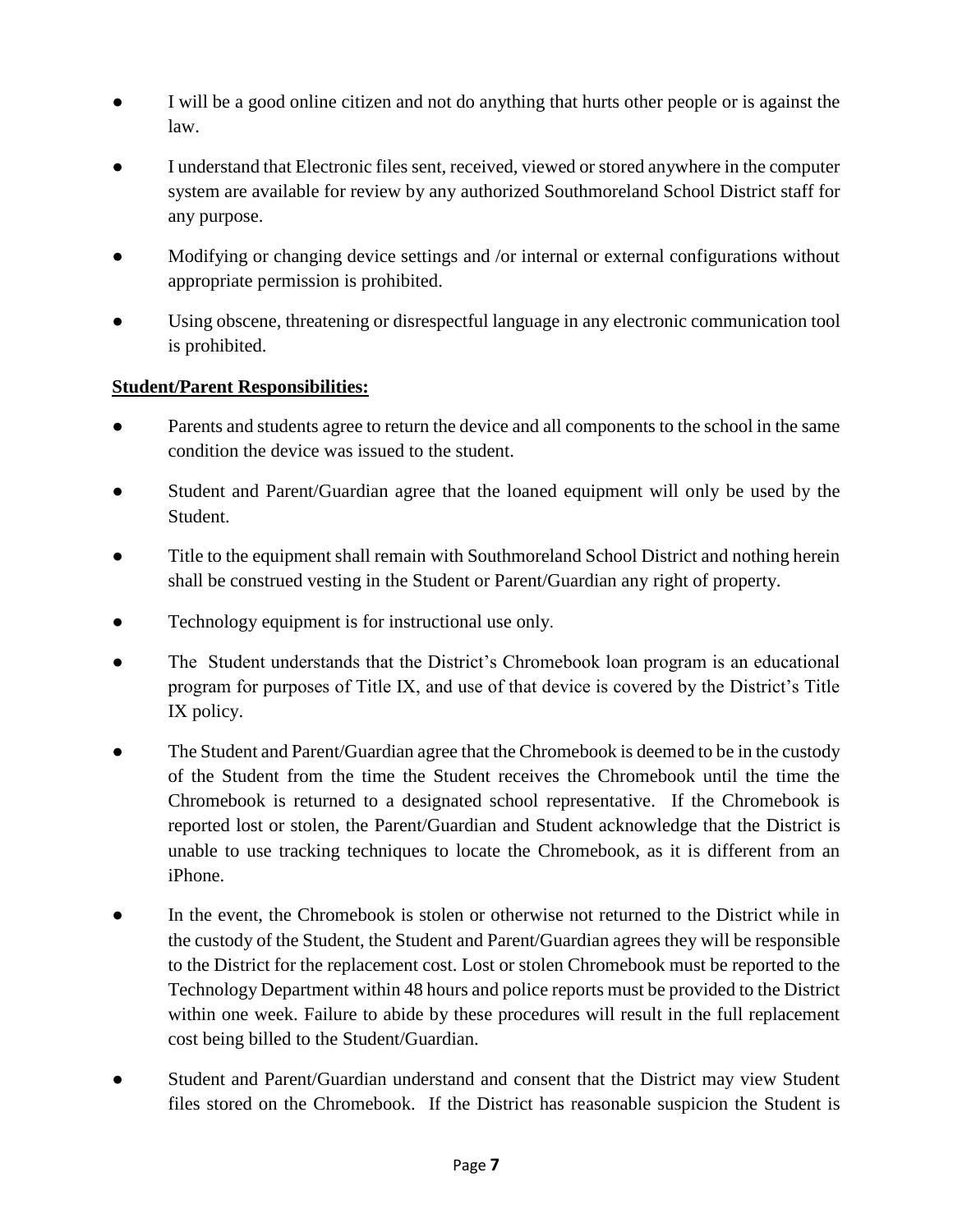violating the law, District rules, or District policies, an Administrator may take custody of the Chromebook to review Student files. The School District will monitor internet activity pursuant to School Board Policy No. 816: Acceptable Use of Computer Networks/Digital Technology/Internet Safety.

- Student and Parent/Guardian understand and agree that, if the District determines that the student failed to care for the Chromebook or violates District rules, policies, or this Agreement, the District may terminate the Student's ability to use the Chromebook outside of school and the District may immediately repossess the Chromebook.
- If the Student fails to return the Chromebook upon demand, or fails to return it on the return date or on a date pre-arranged by the building principal for the return of the device, the District may assess a fee of \$10.00 for each day that the device is not returned to the District. The total fee shall not exceed \$250.00.
- If the District determines the Student intentionally damaged the District's property, or that the Student sold or otherwise disposed of the Chromebook, the District may refer the matter to the appropriate authorities for civil, criminal and/or juvenile proceedings.

#### **Parent/Guardian Responsibilities:**

Your son/daughter has been issued a Chromebook to improve his/her education this year. It is essential that the following guidelines are followed to ensure the safe, efficient and ethical operation of this computer.

- I will supervise my child's use of the Chromebook at home.
- I will discuss our family's values and expectations regarding the use of the Internet at home.
- I will supervise my child's use of the Internet and email.
- I will not attempt to repair the Chromebook, nor will I attempt to clean it with anything other than a dry cloth.
- I will report to the school any problems with the Chromebook and will not delete any District software.
- I will make sure my child recharges the Chromebook nightly.
- I will make sure my child brings the Chromebook to school every physical presence school day.
- I understand that if my child comes to school without the Chromebook, I may be called to bring it to school.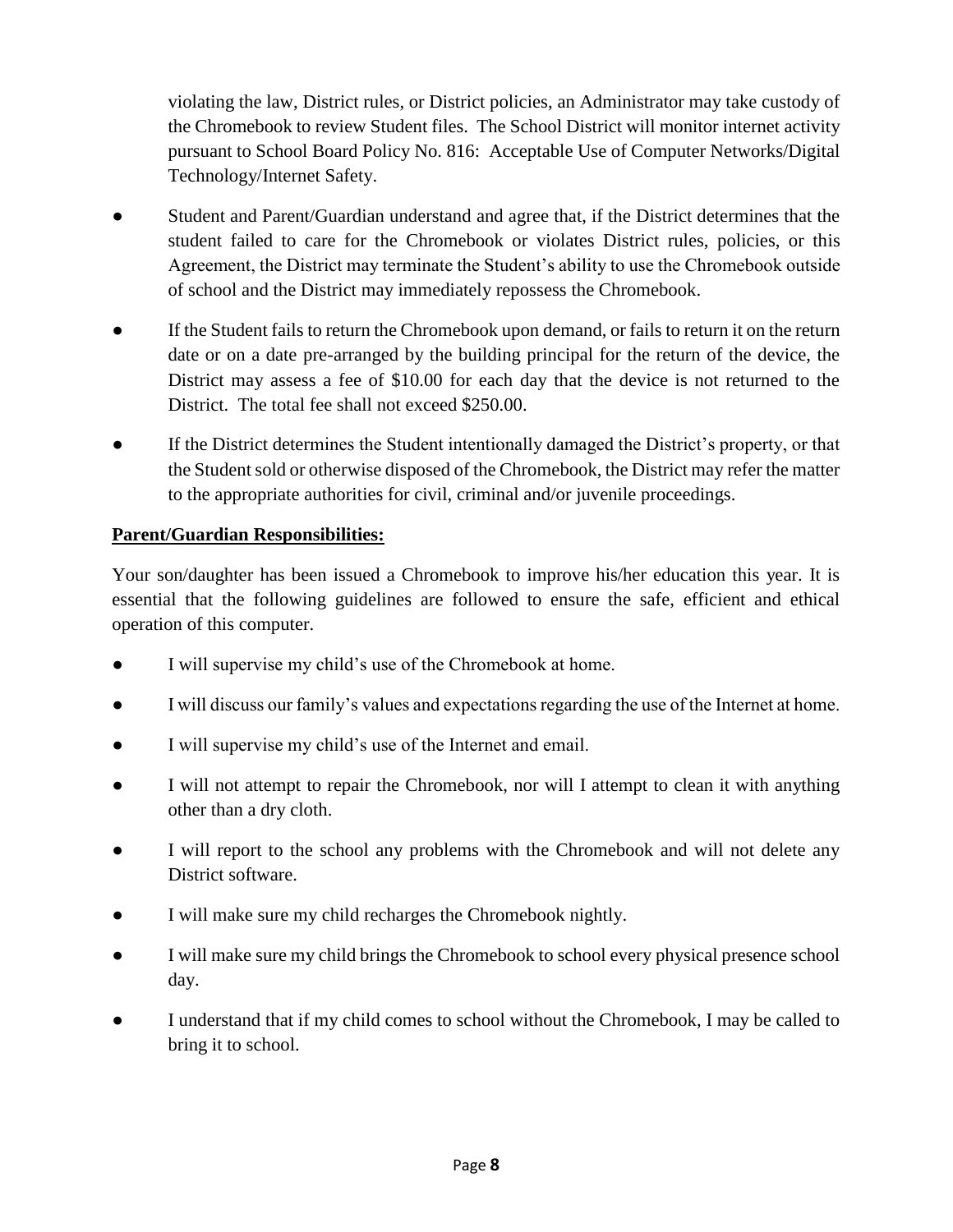- I agree to make sure that the Chromebook is returned to school when requested or upon my child's withdrawal from the Southmoreland School District.
- I will return the Chromebook when requested or upon my withdrawal from the Southmoreland School District.

#### **Parent Monitoring Computer Usage:**

Some techniques that parents can use to monitor their children's use of the computer and the internet:

- Do not allow your child to access the Internet from his bedroom. Locate any connected computers in a room that is easily accessible to all family members.
- Get to know the computer services your child uses.
- Check whether your child has created his own Web site without your knowledge. To do this, try looking for his name on search engines that scour the entire Internet. Enter his full name in quotes to avoid false hits.
- Do not allow your child to arrange a face-to-face meeting with another computer user who is unknown to you.
- Never respond to messages or bulletin board items that are suggestive, obscene, belligerent, or threatening.
- Warn your children about accessing inappropriate materials on the Internet. Teach them to act as their own censor when you are not around. Remember that computers at school or in the home of a friend may not be childproofed against pornography. (District does filter for pornographic and other content, but no filter is perfect.)

#### **Guidelines for Parents:**

By taking responsibility for your children's online computer use, parents can greatly minimize any potential risks of being online. Make it a family rule to:

- Never give out identifying information-- home address, school name, or telephone number-- in a public message such as chat or bulletin boards, and be sure you're dealing with someone that both you and your child know and trust before giving it out via E-mail. Think carefully before revealing any personal information such as age, marital status, or financial information. Consider using a pseudonym or unlisting your child's name if your service allows it.
- Get to know the services your child uses. If you don't know how to log on, get your child to show you. Find out what types of information it offers and whether there are ways for parents to block out objectionable material.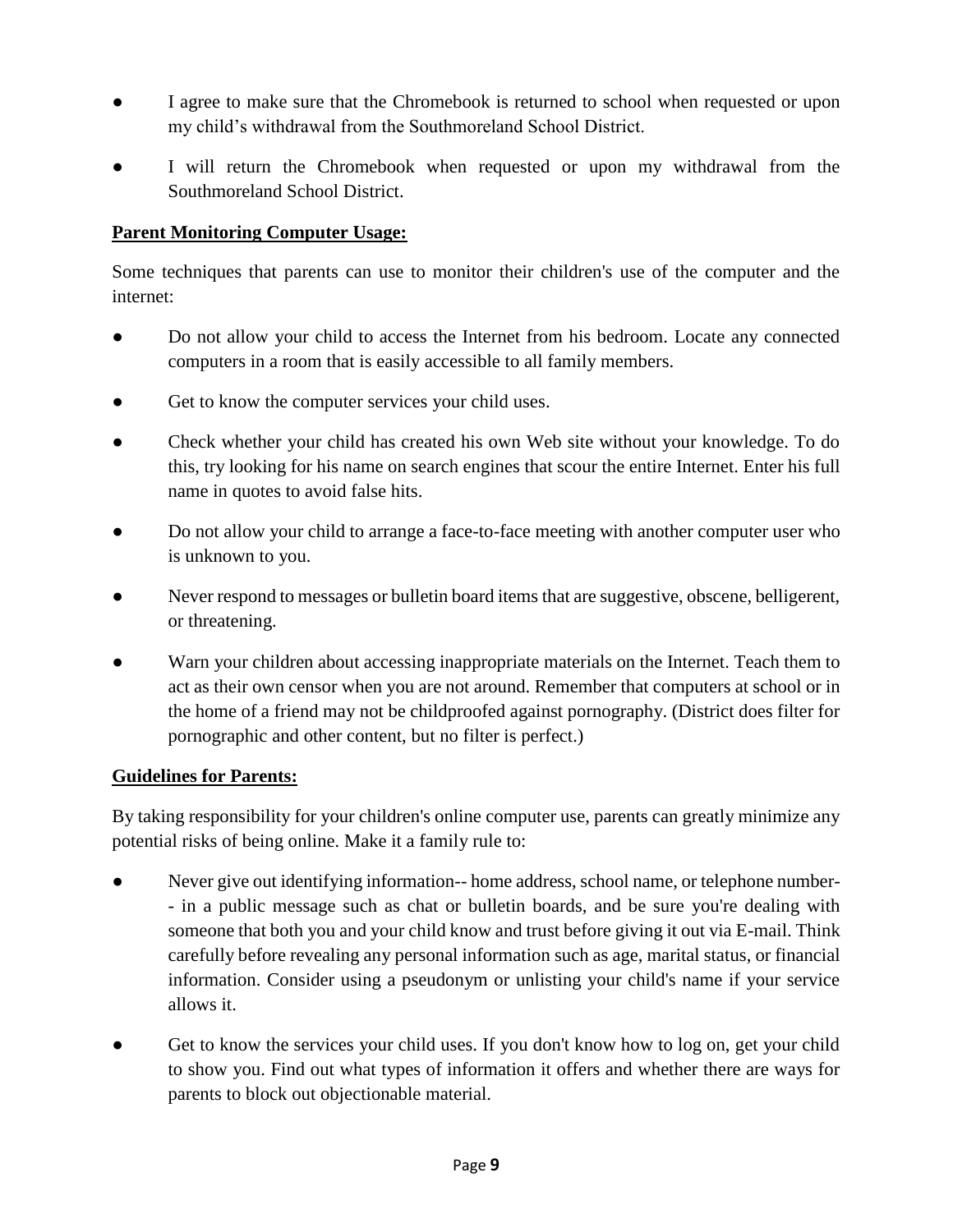- Never allow a child to arrange a face-to-face meeting with another computer user without parental permission. If a meeting is arranged, make the first one in a public spot, and be sure to accompany your child.
- Never respond to messages or bulletin board items that are suggestive, obscene, belligerent, threatening, or make you feel uncomfortable. Encourage your children to tell you if they encounter such messages. If you or your child receives a message that is harassing, of a sexual nature, or threatening, forward a copy of the message to your service provider and ask for their assistance.
- If a meeting is arranged, make the first one in a public spot.
- Should you become aware of the transmission, use, or viewing of child pornography while online, immediately report this to the National Center for Missing and Exploited Children by calling 1-800-843-5678 or visiting the CyberTipLine online. You should also notify your online service.
- Remember that people online may not be who they seem. Because you can't see or even hear the person it would be easy for someone to misrepresent him- or herself. Thus, someone indicating that "she" is a "12-year-old girl" could in reality be a 40-year-old man.
- Remember that everything you read online may not be true. Any offer that's "too good to be true" probably is. Be very careful about any offers that involve you coming to a meeting or having someone visit your house.
- Set reasonable rules and guidelines for computer use by your children. Discuss these rules and post them near the computer as a reminder. Remember to monitor their compliance with these rules, especially when it comes to the amount of time your children spend on the computer. A child or teenager's excessive use of online services or bulletin boards, especially late at night, may be a clue that there is a potential problem. Remember that personal computers and online services should not be used as electronic babysitters.
- Be sure to make this a family activity. Consider keeping the computer in a family room rather than the child's bedroom. Get to know their "online friends" just as you get to know all of their other friends.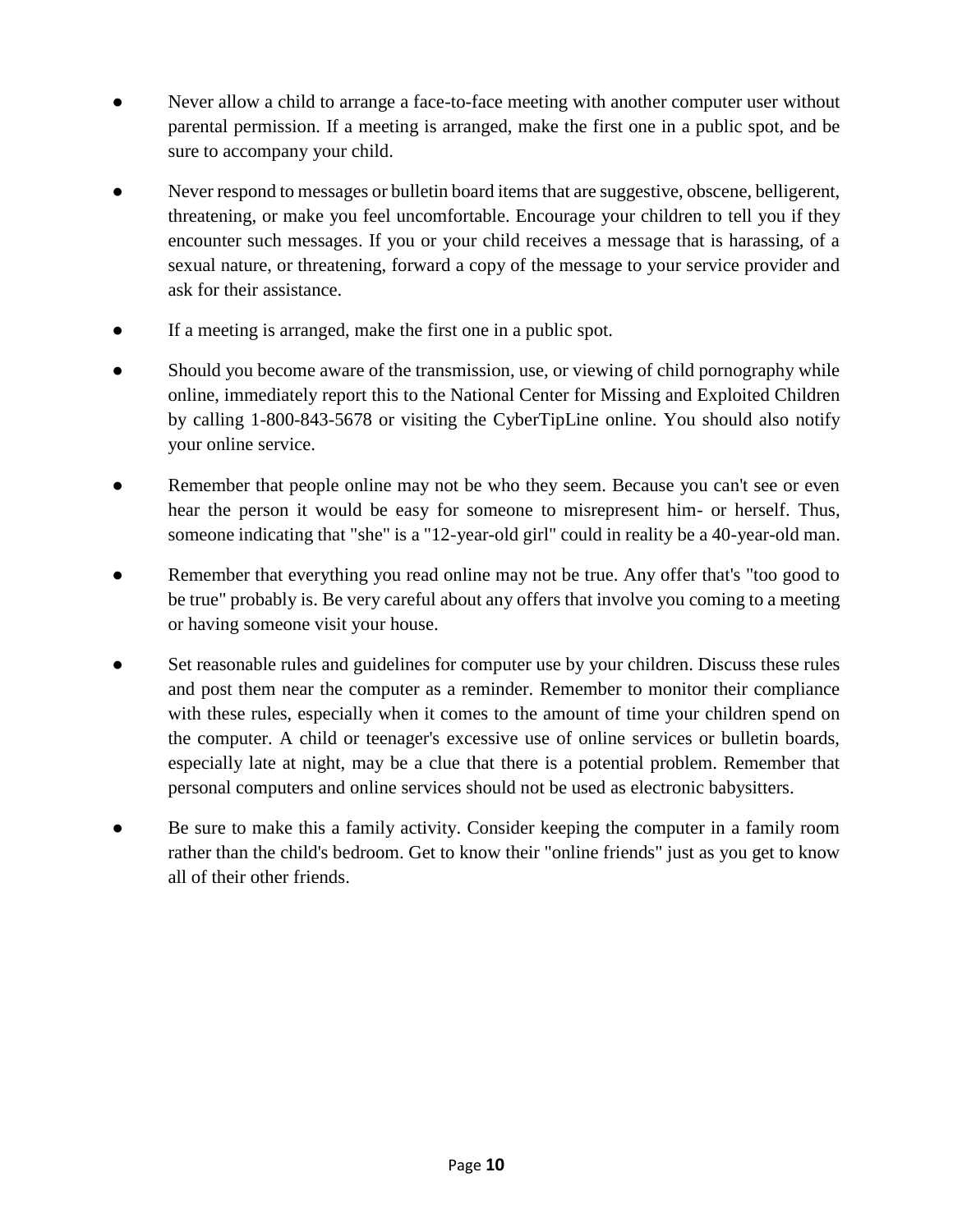# **USE AND CARE OF YOUR CHROMEBOOK**

- **Bring it to school every day**. When Physical Presence School is in session Chromebooks are intended for use at school each day. Teachers will plan their lessons assuming that all students will bring their Chromebooks with them with plenty of charge. In addition to teacher expectations for Chromebook use, school messages, announcements, calendars, and schedules may be accessed using Chromebooks. You are expected to be responsible to bring your Chromebook to all classes, unless specifically instructed to do otherwise by your teacher or principal.
- **Charge your Chromebook every night.** Be sure to have a full charge as you enter school each day. Make charging your Chromebook part of your nightly routine before going to bed on school nights.
- **Makeup is a must if you do without.** If you leave your Chromebook at school, or come to class without a charge, you are still responsible for all your coursework. If you leave your Chromebook at home for multiple consecutive days, your teacher or principal may request that you bring the device in to verify possession and condition of your Chromebook. Repeatedly not having your Chromebook at hand or not having it charged for class, may be cause for disciplinary action.
- **Keep only school-appropriate media on your computer.** Inappropriate media should not be on the Chromebook and may not be used as a screensaver or background image. The Chromebook should not be used to take photos unless as part of an assignment or instruction by school staff.
- **Do not take images, video or audio without subject consent and school staff permission.** Taking pictures and recording audio or video without permission is inappropriate, and without consent is unlawful. Posting them to the Internet is an Unauthorized Use of Electronic Device, Levels 2 to 4.
- **Obey copyright.** Individually purchased, legal, school-appropriate media is allowed on your Chromebook, however, you may be asked to remove any media files at any time. Illegal downloading and distribution of copyrighted works are serious offences and carry with them the risk of substantial fines and criminal prosecution. Copyright infringement violates the District's Internet Acceptable Use Policy and leads to disciplinary action at Unauthorized Use of Electronic Devices, Levels 2 to 4.
- Abide by media content expectations. Parents/guardians should work in concert with teachers and administrators to set expectations for appropriate apps, content, music, videos, games, and etexts on your Chromebrook. The following are NOT allowed on student Chromebooks: apps rated  $17+$  or ESRB M(ature), films rated R and NC-17, television shows with TV-MA-rated content, and media rated Explicit Content. Inappropriate content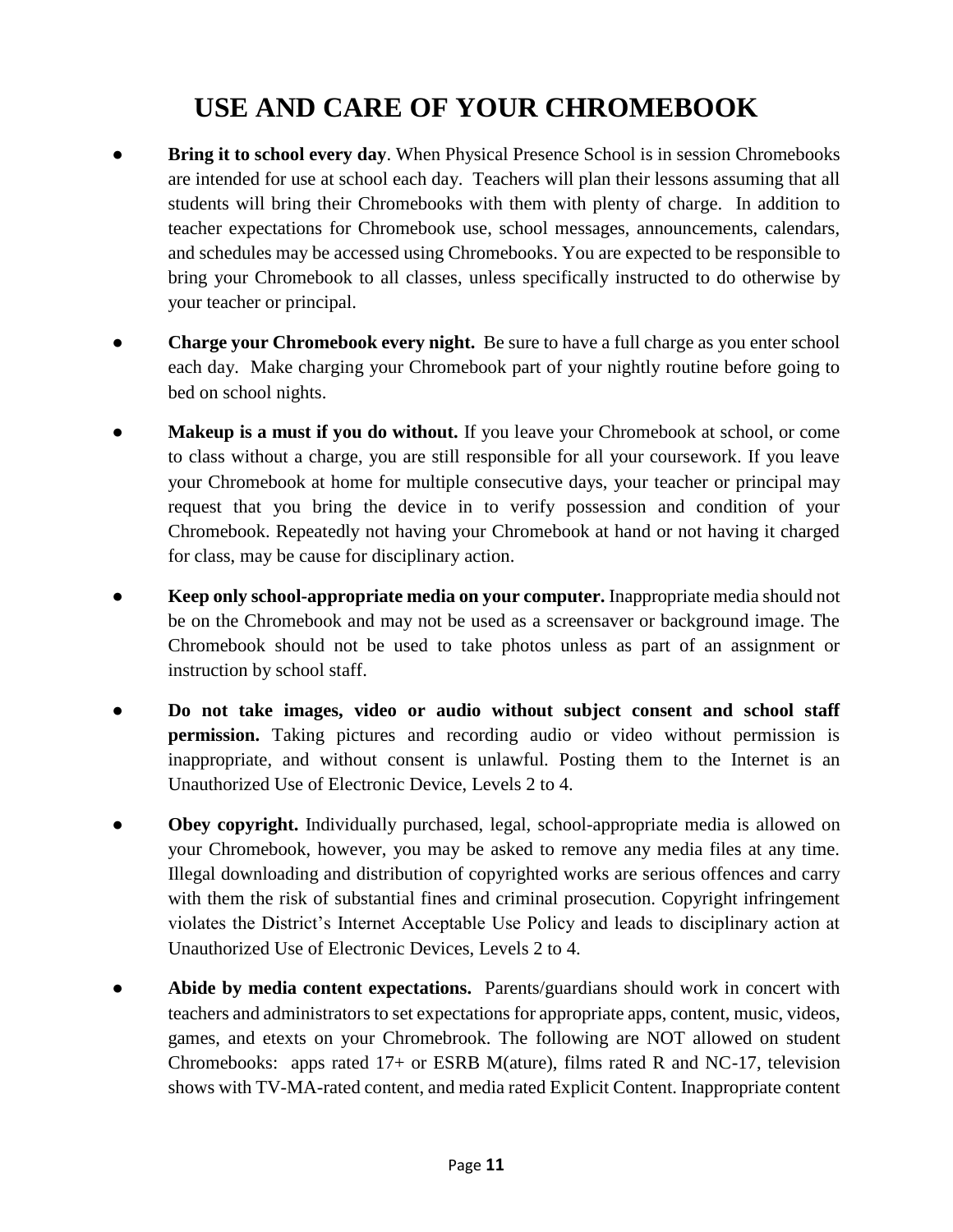is not allowed and any violation of this policy will result in disciplinary action. Unauthorized Use of Electronic Devices, Levels 2 to 4.

- **Keep browsing safe and through the school filter.** The District's IT department and technology support staff work responsibly to ensure that potentially inappropriate sites are blocked by the District's Internet filter, in accordance with all applicable laws. Students are expected to abide by the Internet Acceptable Use Policy, and are in violation if they access sites through proxies or otherwise circumvent the school filter. At home it is the parents' and guardians' responsibility to monitor students' Internet access. For more information on Internet safety, apps, and ratings, please check the guides at commonsensemedia.org.
- **Turn down the volume and pull out the headphones.** Speakers are to be muted at all times, unless you are granted permission by your teacher for instructional purposes. You may also use headphones at teacher discretion.
- Leave the District-loaded apps on your Chromebook. Do not delete any District-loaded apps, folder, files, or file management software. Deletion of certain files or apps will interfere with your ability to complete coursework.
- **Avoid eating and drinking while using your Chromebook.** Firstly, eating and drinking is bad for your personal hygiene because germs are more likely to be spread from the keyboard to your mouth. Secondly, doing so puts your Chromebook at risk to crumbs and spills that can do permanent damage to the function and life of your device. This is considered abuse.
- **Never leave your Chromebook unsecured**. Your Chromebook should never be in an unlocked locker, car or any unsupervised area or visible from outside of the vehicle (when temporarily leaving it in a vehicle when exiting the vehicle it should be stored in the trunk or locked compartment not visible from outside of the vehicle). This is considered abuse.
- **Never leave your Chromebook exposed to extreme elements**. Chromebooks are sensitive to heat and liquids, therefore leaving them in cars, direct sunlight, outdoors, or anywhere they could get hot, cold, damp or wet should be avoided. This is considered abuse.
- Notify IT support, teachers, or administration if your Chromebook has a problem. Whether your Chromebook is not functioning properly, has suffered some damage, or is missing, it is your responsibility to let a school official know as soon as possible. Never try to repair your Chromebook yourself. Clean only with a dry or slightly damp cloth.
- Avoid placing or dropping heavy objects on the top of the Chromebook.
- Chromebooks do not like excessive heat or cold. They should not be exposed to over 100 degrees of under 32 degrees. They should never be left in cars overnight.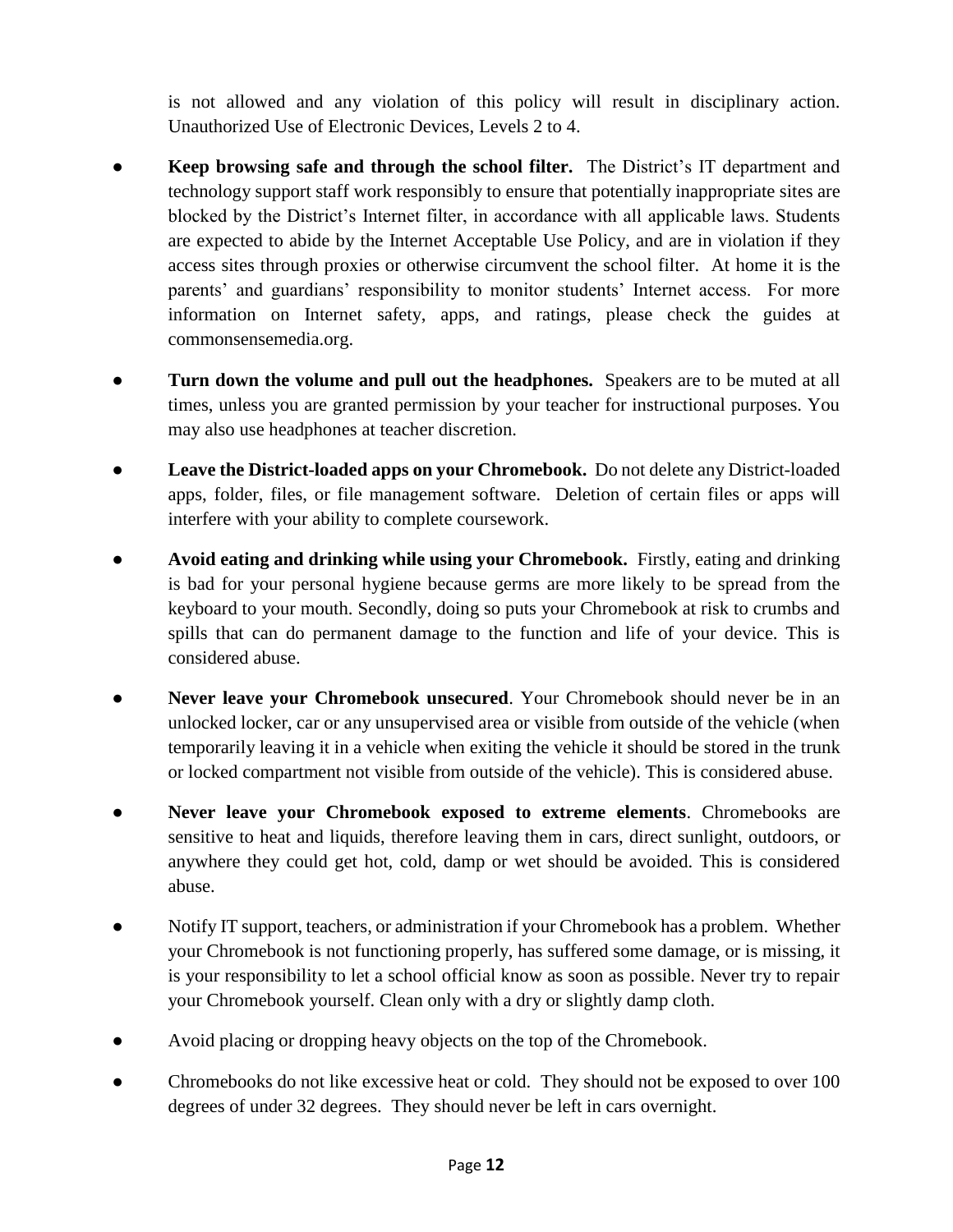- Do not block air flow when the device is on. While your Chromebook does not get overly hot as a traditional laptop might, it does need to breathe, just like you.
- Keep your Chromebooks in the case provided for you when not in use.
- Do not carry your Chromebook while the screen is open.
- Never move a Chromebook by lifting from the screen. Always support a Chromebook from its bottom with the lid closed.
- The Chromebook screens can be easily damaged! The screens are particularly sensitive to damage from excessive pressure on the screen.
- Do not lean or put pressure on the top of the Chromebook when it is closed.
- Do not store the Chromebook with the screen in the open position.
- Do not place anything near the Chromebook that could put pressure on the screen.
- Do not poke the screen with anything that will mark or scratch the screen surface.
- Do not place anything on the keyboard before closing the lid. (e.g. pens, pencils, or disks).
- Never use any product containing any alcohol, ammonia, or other strong solvent to clean your Chromebook.
- Recommended Cleaning Solution and Steps: Lint free microfiber, towels, chamois, or some other very soft cloth are to be used. Never use paper towels or tissues as they scratch the screen. Never apply any screen cleaning solution directly to the Chromebook screen.
- Wipe the cleaning cloth against the screen of the Chromebook in a circular and consistent motion. Rapid circular movements tend to eliminate streaking. Ensure that you apply even pressure to the cloth but not so much as to cause damage to the screen.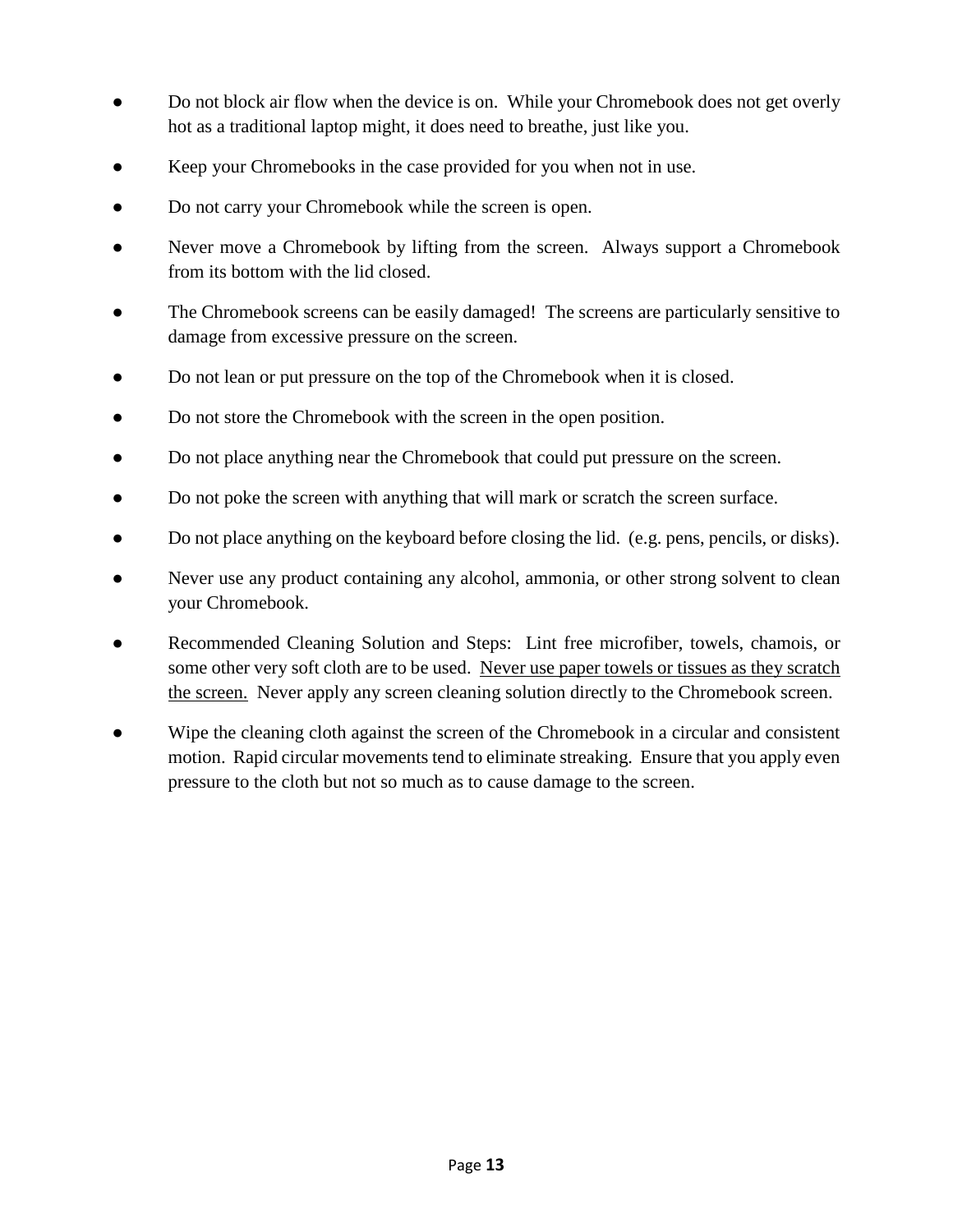# **NO EXPECTATION OF PRIVACY**

No one should have any expectation of privacy or confidentiality with regard to any usage of a Chromebook issued by the District, regardless whether the usage happens for school-related purposes or not. During school hours, without prior notice of consent, the District may access, supervise, view, monitor and record student use of Chromebooks at any time for any reason related to the operation of the District. Chromebook browsing history is always logged. From time to time, the District may conduct random checks of Chromebooks and inspect their contents and condition. By using a Chromebook, students agree to such access, monitoring, and recording of their use.

#### **Monitoring Software**

School administrators, teachers, and instructional technology staff may use monitoring software that allows them to view screens and activity on student Chromebooks at school during school hours or at home during classroom sessions.

#### **Files Downloaded onto Chromebooks**

All images, documents, files, and apps downloaded onto the Chromebook become the property of the Southmoreland School District as allowable by law.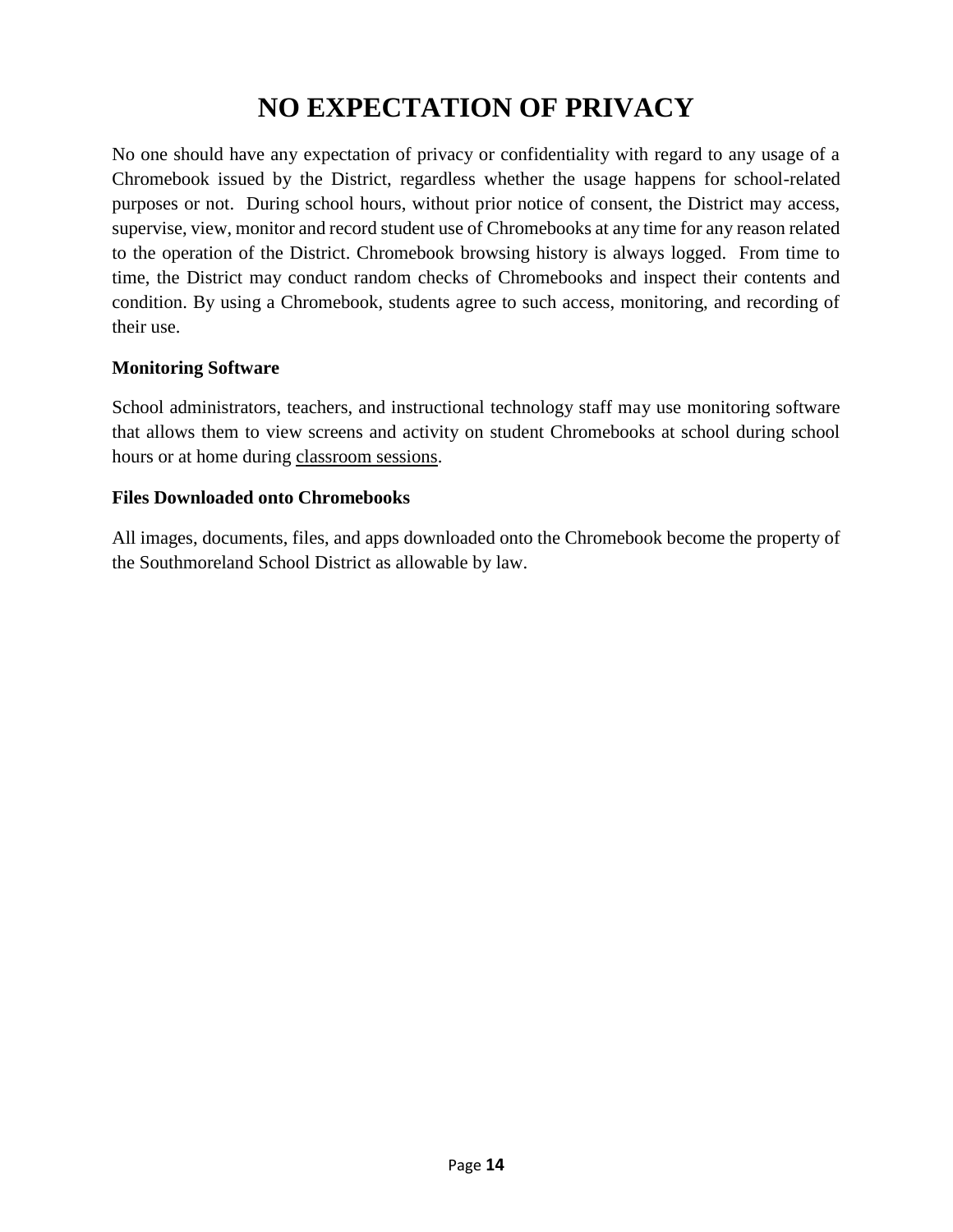# **INCIDENT ASSESSMENT CHART**

| <b>Incident</b>                                                                                                                                         | <b>Action(s) Necessary</b>                                                                                                                                                                                                                                                                                                                                                                                                                                                                                                                                                                                                                                          | Cost                                                                                                           |
|---------------------------------------------------------------------------------------------------------------------------------------------------------|---------------------------------------------------------------------------------------------------------------------------------------------------------------------------------------------------------------------------------------------------------------------------------------------------------------------------------------------------------------------------------------------------------------------------------------------------------------------------------------------------------------------------------------------------------------------------------------------------------------------------------------------------------------------|----------------------------------------------------------------------------------------------------------------|
| <b>Accidental Damage of</b><br>Chromebook, Adapter or<br>Power Cord (1 <sup>st</sup> Instance)                                                          | A report must be made immediately to the<br>Building Principal who will be responsible to<br>record the incident.<br>The device must be returned to school so that a<br>new or spare device may be issued.                                                                                                                                                                                                                                                                                                                                                                                                                                                          | Cost of repair or replacement will<br>be assessed.                                                             |
| <b>Accidental Damage</b><br>(2nd Instance and subsequent<br>instances)<br>More than one (1) occurrence<br>of loss, theft or damage in a<br>school year. | A report must be made immediately to the<br>Building Principal who will be responsible to<br>record the incident.<br>The device must be returned to school so that a<br>new device or spare device, however, a spare<br>device may not be issued for a 2nd break.<br>The student may be required to wait until the<br>original device is returned from service before<br>having use of a Chromebook.<br>Some loss of privileges of using the Chromebook<br>may occur such as the following:<br>-limiting participation in the Chromebook program<br>-may not be permitted to take the device home<br>This may also result in a referral for disciplinary<br>action. | Student or parent/guardian pays for<br>repair or replacement cost,<br>whichever is lesser will be<br>assessed. |
| <b>Intentional Damage/Abuse</b>                                                                                                                         | Upon notification or administration's knowledge<br>of an incident of intentional damage or abuse, the<br>device must be returned to the Building Principal.<br>Deliberate damage will be referred to the<br>administration.<br>Applicable Board policies and/or school building<br>policies will be followed with regard to<br>appropriate discipline for damage to school<br>property.                                                                                                                                                                                                                                                                             | Up to replacement cost.                                                                                        |
| Loss / Theft<br>Unless person(s) responsible<br>for a theft are identified, the<br>incident will be considered a<br>loss.                               | A report must be made immediately to the<br>Building Principal- In the event of theft or non-<br>return, a police report will be filed.                                                                                                                                                                                                                                                                                                                                                                                                                                                                                                                             | Replacement cost                                                                                               |